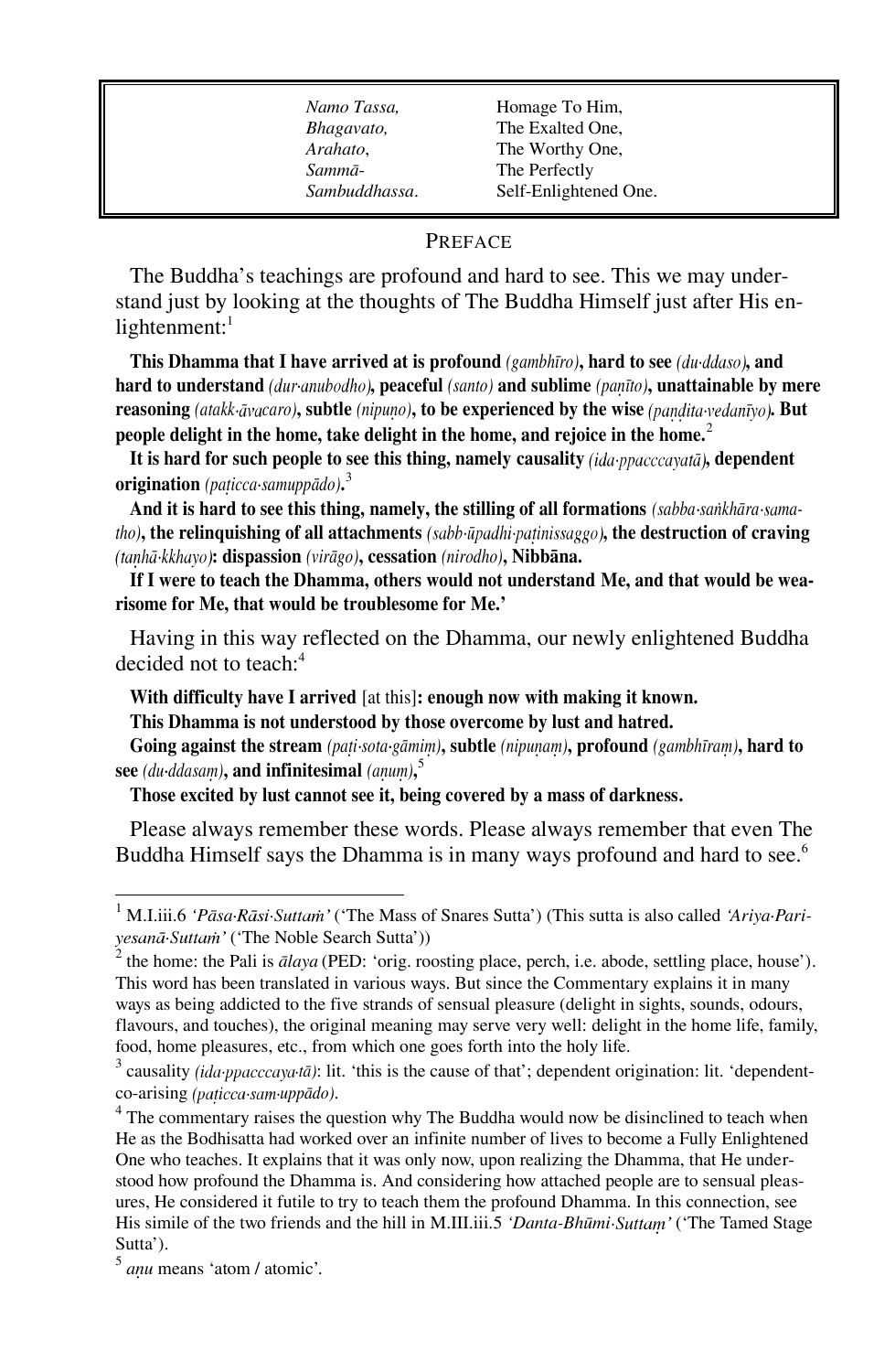Then The Buddha looked into the world with His Buddha Eye. And He saw how very different are the inclinations of beings, how very different is the disposition of their faculties.<sup>7</sup> He saw that even though almost all beings are unable to understand the Dhamma, a very small number are in fact to able understand the Dhamma, and are able to realize Nibbàna, if they meet the right teacher, and practise the right way. For the welfare and happiness of that small number, The Buddha then decided to teach the profound Dhamma:

## **Opened are the doors to the Deathless:**

**They escape, whoever have ears** *(sota)* **and are faithful** *(saddha)***.**

The Dhamma is profound and hard to see because it opens the doors to the Deathless, Nibbàna. What is the Dhamma? It is the Four Noble Truths. And not only are the Four Noble Truths profound and hard to see, the second Noble Truth alone, dependent-origination, is most profound and hard to see.

The Dhamma is so deep and profound that even a wise person like a Paccekabuddha cannot teach it. But we can learn the Dhamma and teach the Dhamma. Why? Because we have the Pali Texts and Commentaries: they explain the Dhamma as taught by The Buddha. We must never forget that the teachings are The Buddha's.<sup>8</sup> They are not our teachings, because we have not ourselves discovered the deep and profound Dhamma. That is why we can say that when we teach and discuss the method of meditation as it it given in the

<sup>7</sup> The Buddha explains these two powers in, for example, M.I.ii.2 '*Mahā Sīha Nāda Suttani*' ('The Great Lion's-Roar Sutta'): `Again and further, Sàriputta, the Tathàgata understands according to reality how beings have different inclinations  $(n\bar{a}n \cdot \bar{a}dhimuttikata\hat{m})$ . And whatever, Sāriputta, different inclinations beings have the Tathàgata understands according to reality, this then, Sàriputta, is a Tathàgata's Tathàgata power, because of which power the Tathàgata assumes the bull's stance, roars the lion's roar in the assemblies, and sets in motion the divine wheel.... the Tathagata understands according to reality other beings, other people's disposition of faculties *(indriva-paropariyattam*)... this then, Sāriputta, is a Tathāgata's Tathāgata power.' The Venerable Sāriputta refers to this power in D.iii.5 'Sam Pasādanīya Suttam' ('Serene Faith Sutta'): 'Also unsurpassed is the Blessed One's way of teaching the Dhamma in regard to disposition towards instruction (anusāsana·vidhāsu).'

<sup>8</sup> In S.III.I.vi.6 *'Sammā Sambuddha Suttam'* ('The Fully-Enlightened Buddha Sutta'), The Buddha explains: `The Tathàgata, bhikkhus, Arahant, Fully-Enlightened Buddha, is the producer of the unproduced path, the generator of the ungenerated path, the declarer of the undeclared path, the one who knows the path, the one who is wise in the path, the one is expert in the path: and as followers of the path, bhikkhus, his disciples dwell, afterwards becoming possessors [of the path]. This then, bhikkhus, is the difference, this is the determinant, this is what makes the Tathàgata, Arahant, Fully Enlightened Buddha, other than a wisdom liberated bhikkhu.' See also the Buddha's explanation of the faithful disciple *(saddhassa sāvakassa)* in M.II.ii.10 'Kītāgiri Suttam' ('The Kītāgiri Sutta'): 'For a faithful disciple, bhikkhus, who were to begin probing the Teacher's Dispensation, this accords with the Dhamma [this is the proper way to regard things]: "The Blessed One is the Teacher, I am a disciple; the Blessed One knows, I do not know *(jànàti Bhagavà, n haü*  $i\bar{a}n\bar{a}m\bar{i}'ti$ .

ī

<sup>&</sup>lt;sup>6</sup> In, for example, S.V.XI.vi.3 *'Dhammadinna Suttam'* ('The Dhammadinna Sutta'), one Dhammadinna and his five hundred lay followers ask The Buddha to instruct them in the Dhamma. The Buddha tells them they should `study the suttas that are profound, profound in meaning, supramundane, connected with emptiness.' The lay-followers then admit that it is difficult for laypeople to study such suttas because of their addiction to sensual pleasures. And they ask for a simpler teaching. The Buddha then instructs them to train themselves to have absolute faith in The Buddha, Dhamma and Samgha, and to possess the precepts unbroken, leading to concentration.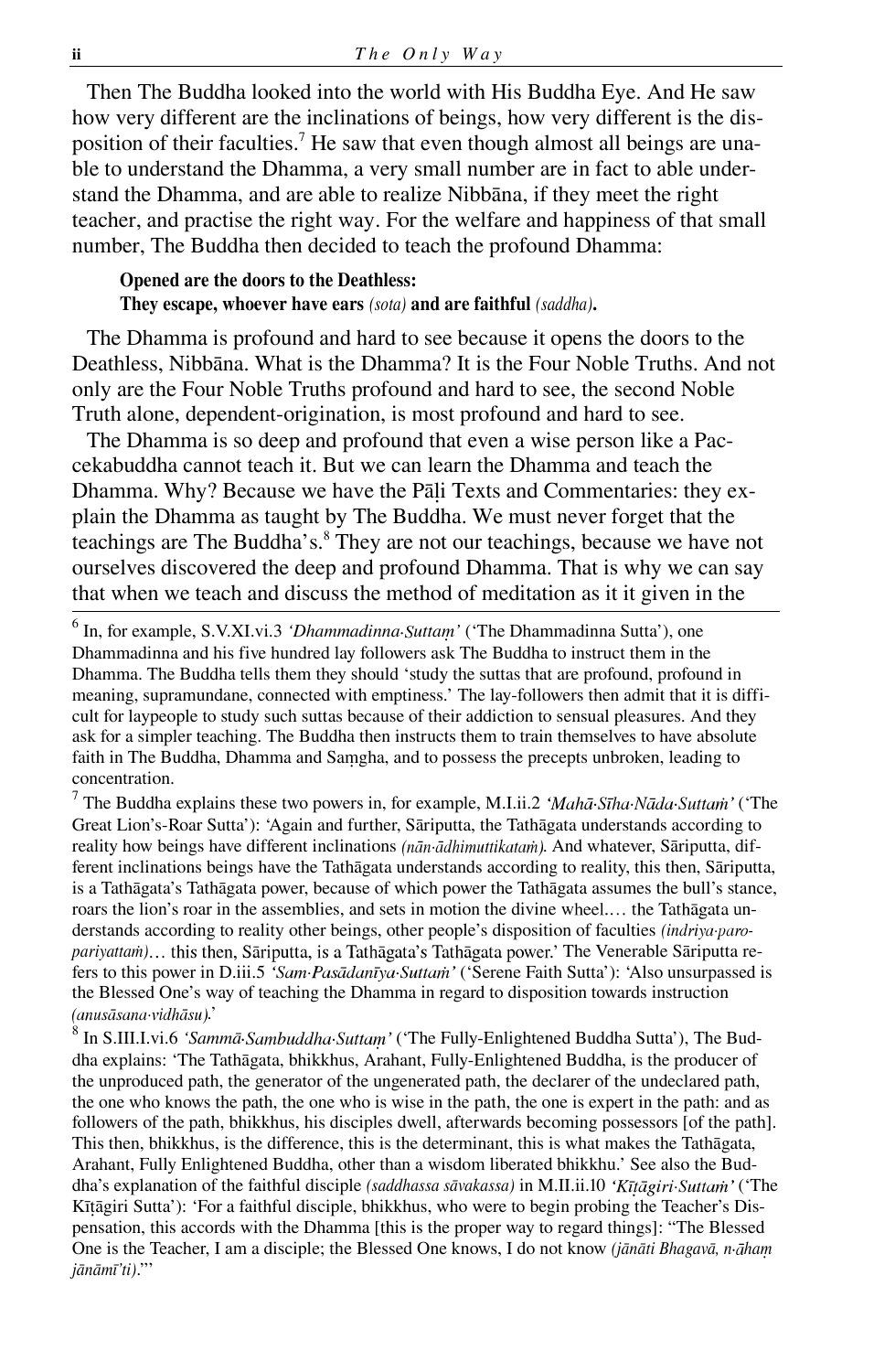Pàëi Texts and Commentaries, we are not teaching according to a method of our own; it is according to The Buddha's teachings.

As a bhikkhu, a humble disciple of The Buddha, we can teach only what The Buddha taught: we cannot teach a method of our own. Compared to The Buddha and His eighty great disciples, we are just insignificant bhikkhus. How could we teach a method of our own?<sup>9</sup>

We should learn from The Buddha's great disciples; they were all very humble. When asked by other bhikkhus to explain something taught by The Buddha, many great disciples would say with modesty:<sup>10</sup>

**It is as if, friend, a man needing heartwood, seeking heartwood, wandering in search of heartwood, (passing over the base and trunk of a great tree standing possessed of heartwood) were to think that heartwood is to be sought in the branches and leaves. This is what the Venerable Ones have done: face to face with the Teacher, having passed over the Tathàgata, you think we are to be asked about this matter.**

**He, friend, the Exalted One, knowing knows, seeing sees, as the eye, as knowledge, as the Dhamma, as the Divine One, is the speaker** *(vattà)***, the setter in motion** *(pavattà)***, the revealer of the meaning,** *(atthassa ninnetà)***, the giver of the Deathless, the lord of the Dhamma, the Tathàgata. Just then was the occasion when you should have asked the Exalted One Himself, and as the Exalted One were to explain it, so were you to take it.**

When even the eighty great disciples were so humble, how can we fail to be humble too?

It is, therefore, very important that we have the right attitude when learning and discussing the Dhamma. In the 'Alagadd<sup>'</sup> Upama' sutta of the *Majjhima Nikàya*, The Buddha describes the wrong way to learn and discuss the  $Dhamma:$ <sup>11</sup>

**Here, bhikkhus, some hollow men** *(mogha purisà)* **master the Dhamma: suttas, prose & poetry, expositions, verses, utterances, sayings, life stories, wondrous events, and catechisms. But having mastered that Dhamma, they do not investigate the meaning of those teachings with wisdom. Not having investigated the meaning of those teachings with wisdom, they do not arrive at a considered acceptance.**

**They master the Dhamma just for the sake of criticizing, and for the sake of engaging in disputation. And the benefit for which they mastered the Dhamma, that benefit they do not experience.** 

**Those teachings, being badly grasped, lead to their long-term harm and suffering. What is the reason? Badly grasped, bhikkhus, are the teachings** *(du ggahitattà, bhikkhave, dhammàna§)***.**

By learning the Dhamma in this way, one does not reap the benefits that are to be gained from learning the Dhamma: one does not attain the Path&Fruition Knowledges, one does not overcome suffering. Instead, one generates much demerit *(a pu¤¤a)*. To explain this danger, The Buddha uses the simile of a snake:

**It is as if, bhikkhus, there were a man needing a snake, seeking a snake, wandering in search of a snake. And he were to to see a great snake. He were to grasp its coils and tail. And that snake having twisted round were to bite his hand or arm or some other limb or** 

Ī

<sup>&</sup>lt;sup>9</sup> See further '**Error! Reference source not found.**', p.66.

<sup>&</sup>lt;sup>10</sup> See, for example, M.III.III.iv.3 *'Mahākaccāna Bhadd Eka Ratta Suttam'* ('The Mahākaccāna One- Excellent-Night Sutta').

 $^{11}$  M.I.iii.2 'Alagadd·Ūpama·Suttam' ('The Snake-Simile Sutta')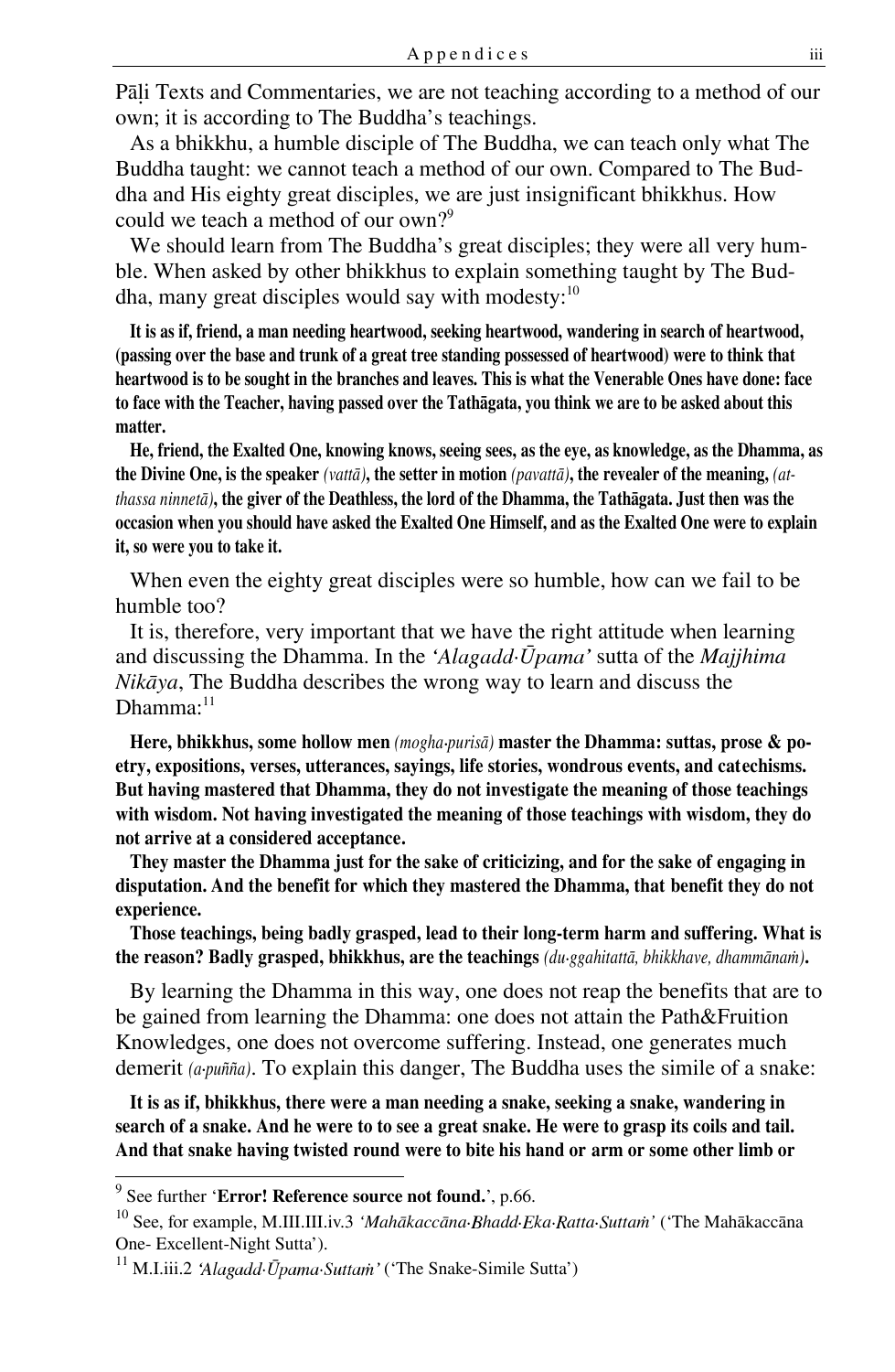**member. Because of that he would come to death or deadly suffering. What is the reason? Badly grasped, bhikkhus, was the snake.**

**In the same way, bhikkhus, some hollow men** *(mogha purisà)* **master the Dhamma: suttas, prose & poetry, expositions, verses, utterances, sayings, life stories, wondrous events, and catechisms. But having mastered that Dhamma, they do not investigate the meaning of those teachings with wisdom. Not having investigated the meaning of those teachings with wisdom, they do not arrive at a considered acceptance.**

**They master the Dhamma just for the sake of criticizing, and for the sake of engaging in disputation. And the benefit for which they mastered the Dhamma, that benefit they do not experience.** 

**Those teachings, being badly grasped, lead to their long-term harm and suffering. What is the reason? Badly grasped, bhikkhus, are the teachings** *(du ggahitattà, bhikkhave, dhammàna§)***.**

We should not forget this teaching. The Dhamma is very dangerous if we misunderstand it. So whenever we undertake to learn the Dhamma, and to discuss the Dhamma, we should always remember why we are doing it. It is to attain the Path&Fruition Knowledges, to overcome suffering. With that in mind, the Dhamma is to our long-term welfare and happiness. The Buddha compares that to catching a snake with skill:

**It is as if, bhikkhus, there were a man needing a snake, seeking a snake, wandering in search of a snake. And he were to see a great snake. He were to grasp it, well grasped with a forked rod; he were to seize it, well seized by the neck. Then however much, bhikkhus, that snake were to throw its coils round his hand or arm or some other limb or member, not because of that would he come to death or deadly suffering. What is the reason? Well grasped, bhikkhus, was the snake.**

**In the same way, bhikkhus, some clansmen master the Dhamma: suttas, prose & poetry, expositions, verses, utterances, sayings, life stories, wondrous events, and catechisms. And having mastered that Dhamma, they investigate the meaning of those teachings with wisdom. Having investigated the meaning of those teachings with wisdom, they arrive at a considered acceptance.**

**They do not master the Dhamma just for the sake of criticizing, and for the sake of engaging in disputation. And the benefit for which they mastered the Dhamma, that benefit they experience.** 

**Those teachings, being well grasped, lead to their long-term welfare and happiness. What**  is the cause? Well grasped, bhikkhus, are the teachings (su·ggahitattā, bhikkhave, dhammānam).

When we discuss the Dhamma, we should speak according to the Pāli Texts and commentaries. And our purpose in discussing the Dhamma should be nothing more and nothing less than to overcome suffering, to escape from the round of rebirth. We should speak just the truth. It is the same when we discuss the Vinaya rules: we speak according to what has been formulated by The Buddha. We never discuss the Vinaya rules merely to criticize those bhikkhus who do not keep the Vinaya rules.

If, whenever we discussed the Vinaya rules, our intention were only to criticize, that would not be a proper Vinaya discussion, and nobody would be able to learn the Vinaya. Likewise, we discuss the Dhamma not for criticism, but for the destruction of our defilements and Nibbàna's realization. The Buddha makes this very clear in the 'Mahā·Sati·Patthāna' sutta:<sup>12</sup>

 $\frac{12}{12}$ D.ii.9 'Mahā Sati·Patthāna·Suttam' ('The Great Mindfulness-Foundation Sutta')